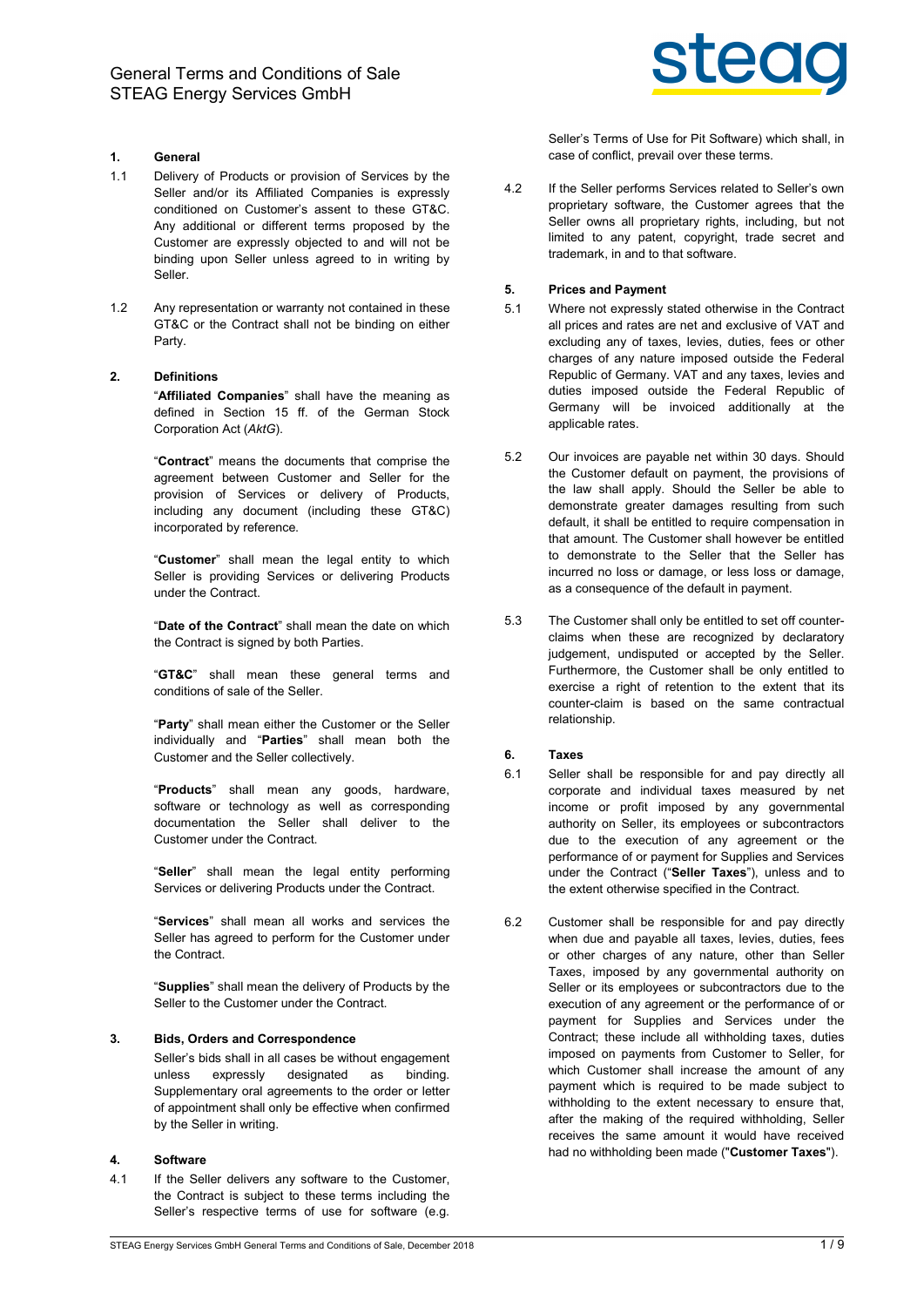General Terms and Conditions of Sale STEAG Energy Services GmbH

- 6.3 If Seller is required to pay Customer Taxes, the Customer shall, promptly upon presentation of Seller's invoice, reimburse Seller for the Customer Taxes.
- 6.4 Customer shall provide to Seller within one month accurate official receipts from the appropriate governmental authority for deducted or withheld taxes. All rights to drawback of customs duties paid by Seller to the customs authorities of the country of manufacture of any Products belong to and shall remain with Seller. Customer agrees to cooperate with Seller and to furnish such documents to Seller as may be necessary to obtain a drawback.
- 6.5 Where expressly stated in the Seller's bid or the Contract that the Seller's prices and rates are inclusive of taxes, levies, duties, fees or other charges outside the Federal Republic of Germany and if, during the term of the Contract, one of the following situations occurs: (a) the enforcement of new taxes, levies, duties, fees or other charges; (b) the revocation of the existing taxes, levies, duties, fees or other charges; (c) the alteration of the pertaining rates; or (d) the establishment of taxes, levies, duties, fees or other charges incentives of any type and/ or the exemption from or reduction of taxes, levies, duties, fees or other charges that increase or decrease the financial burden of the Seller; then, the prices and rates shall be reviewed, with the purpose of adjusting them to the new reality.

#### 7. Performance Standards

- 7.1 The Seller commits itself to deliver the Products and/or perform the Services offered completely and free of defects and in accordance with the applicable law.
- 7.2 The delivery of Products and/or performance of Services is based on the established state of the art in engineering and the applicable law, known stipulations, codes, guidelines and standards valid at the Date of the Contract.
- 7.3 In case of any change in the performance standards after the Date of the Contract, the Contract price, delivery and performance dates and any performance guarantees (as applicable) will be equitably adjusted in accordance with Clause 15 in order to reflect additional costs and obligations incurred by Seller resulting from such change.
	- 7.4 Except as expressly stated otherwise in the Contract, the term "guarantees" or "guarantee" – if used in the Contract – shall not be deemed as guarantees regarding condition and durability (Beschaffenheits- und Haltbarkeitsgarantie) within the meaning of sections 443 and 639 German Civil Code (Bürgerliches Gesetzbuch)

#### 8. Completion of Supplies and Services

- 8.1 The Parties will agree on a time schedule for the Supplies and Services.
- 8.2 Completion of the Supplies shall be achieved after hand-over of the concerned Products to the



Customer or a third party named by the Customer, however latest 60 days after delivery in accordance with the agreed INCOTERM.

- 8.3 Completion of the Services is achieved after acceptance of the concerned Services by the Customer. Seller shall serve written notice of completion of the concerned Services and readiness for acceptance to the Customer and acceptance shall be granted by the Customer within 14 days from serving such notice.
- 8.4 Minor deficiencies in the Supplies and Services shall not be a reason to refuse acceptance. Any minor deficiencies to be rectified by the Seller shall be listed in a punch list along with a mutually agreed period of time foreseen for rectification.
- 8.5 Should completion and acceptance of the Supplies and Services be delayed for reasons not attributable to the Seller, the Supplies and Services shall be deemed completed and accepted latest 30 days after serving written notice of completion and readiness for acceptance to the Customer.

## 9. Transfer of Title and Risk of Loss

- 9.1 Any Supplies and Services shall fully remain property of the Seller until Seller has been fully paid for the respective Supplies and Services. The Customer may only resell, process, combine or mix with other property, or otherwise integrate the Supplies and Services under retention of title to the extent expressly permitted under the Contract. The Customer shall be prohibited from taking any other disposition regarding the Supplies and Services for which the Seller retains title.
- 9.2 Transfer of risk of loss or damage to the Supplies and Services to the Customer shall occur upon completion of the Supplies and Services according to Clause 8 of these GT&C.

#### 10. Intellectual Property Rights

- 10.1 Each Party shall retain ownership of all Confidential Information and Intellectual Property it had prior to the Date of the Contract, but Seller shall own exclusively all rights in ideas, inventions, works of authorship, strategies, plans and data created in or resulting from the Supplies and Services, including but not limited to all patent rights, copyrights, moral rights, rights in proprietary information, database rights, trademark rights and other intellectual property rights, and the Customer will execute assignments as necessary to achieve that result.
- 10.2 Except to the extent expressly stated otherwise in the Contract, nothing in the Contract shall be deemed to grant a license directly or by implication, estoppel, or otherwise.
- 10.3 "Intellectual Property" means all intellectual property and proprietary rights including without limitation all rights of inventorship and authorship, inventions, patents, patent applications, and knowhow for any product, process, method, machine, manufacture, design, composition of matter, or any new or useful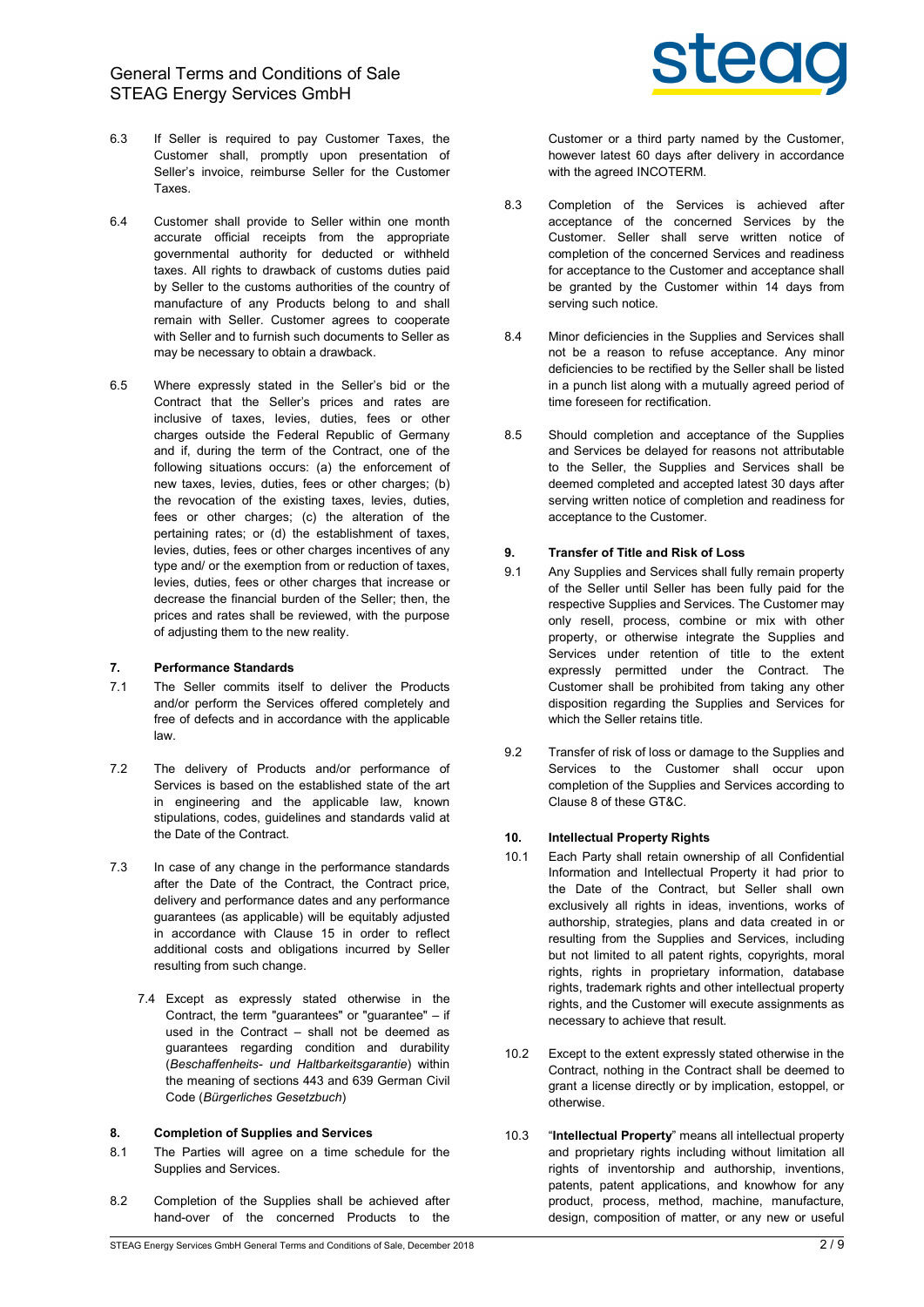

improvement thereof, as well as copyrights, trademark, trade dress and service mark rights and all rights in trade secrets, computer software, data and databases, and mask works.

10.4 Notwithstanding anything to the contrary, if the scope of the Supplies and Services under the Contract includes delivery of a report that is solely prepared for the Customer, and excepting any and all Seller Property that may be used to create or is incorporated within the deliverable, the Customer shall own such report.

"Seller Property" in this regard means: (a) Intellectual Property incorporated into any Supplies and Services under the Contract; (b) Intellectual Property conceived, produced or developed by the Seller, whether directly or indirectly or alone or jointly with others, in connection with or pursuant to the Supplies and Services; and (c) creations and inventions that are otherwise made by the Seller through the use of the Seller's or its Affiliated Companies' equipment, funds, supplies, facilities, materials and/or Proprietary Information.

- 10.5 The Seller shall indemnify the Customer against any damages, costs and expenses arising out of any suit, claim, or proceeding (a "Claim") alleging that the Supplies and Services infringe a patent in effect, if and to the extent: (a) the Customer promptly notifies the Seller in writing of the Claim; (b) the Customer makes no admission of liability and gives the Seller sole authority, at Seller's expense, to direct and control the defense and any settlement and compromise negotiations; and (c) the Customer provides the Seller with full disclosure and assistance that may be reasonably required to defend any such Claim.
- 10.6 The Seller shall have no obligation or liability with respect to any Claim based upon: (a) any Supplies and Services that have been altered by the Customer (or any third party); (b) the combination or use of the Supplies and Services with other products or services when the combination is part of any allegedly infringing process; (c) failure of the Customer to implement any update provided by the Seller that would have prevented the Claim; (d) unauthorized use of the Supplies and Services; or (e) Supplies and Services have been performed by the Seller in accordance with Customer's specifications. The Customer shall indemnify and hold the Seller harmless against, any claim that arises out of such alleged infringement.
- 10.7 If any Supply and Service, or any portion thereof, becomes the subject of a Claim, the Seller may at its option (a) procure for the Customer the right to continue using it, or any portion of it, (b) modify or replace it in whole or in part to make it non-infringing, or (c) failing (a) or (b) refund any applicable fees.
- 10.8 This states Seller's entire liability for indemnification for patent, trademark, copyright, and trade secret infringement for the Supplies and Services.

10.9 Notwithstanding this, with respect to any Supplies and Services, or portions thereof, which are not developed by the Seller, only the indemnity of the developer, if any, applies.

# 11. Defects Liability

- 11.1 In case of a defect, the Seller will, without undue delay and free of charge, make good any defects and/ or deficiencies in its Supplies and Services which were already existent at the time of transfer of risk to the Customer by, at its sole discretion and as the nature of the defect or deficiency would reasonably require,repair or replacement. The Customer has the obligation to inform the Seller of any defect and/ or deficiency without undue delay after detection of the same.
- 11.2 Should remedy of a defect and/ or deficiency finally fail, the Customer shall – without prejudice to claim damages – be entitled to terminate the Contract or ask for an equitable adjustment of the Contact price. Except as otherwise provided in the Contract, a remedy shall be deemed to have finally failed after the third unsuccessful attempt by the Seller to rectify the defect and/or deficiency.
- 11.3 Defect liability claims shall become statute-barred after a period of 12 months, counted from the date of completion of the concerned Supplies and/or Services ("Defect Liability Period"). In case and where a longer Defect Liability Period is mandatory as per applicable law, the Defect Liability Period mentioned in the preceding sentence shall be replaced by such mandatory longer period. If any part of the Supplies and Services has to be repaired or replaced during the Defect Liability Period, the Defect Liability Period for the relevant part of the Supplies and Services shall begin for another period of 12 months, however, provided that the Defect Liability Period shall not be (further) extended beyond 24 months from the from the date of completion of the concerned Supplies and/ or Services.
- 11.4 The Seller shall not be liable for any damage / defect occurring after transfer of risk to the Customer being a result of careless usage, inappropriate consumables/ fuels, defective and/ or deficient civil works, inappropriate ground conditions or special outside influences which are not specifically provided for in the Contract. Should the Customer or any third party perform improper maintenance works or effect any changes to the Supplies and Services the consequences thereof shall not be covered under subject defect liability obligations of the Seller.
- 11.5 The Seller shall not be liable for normal wear and tear. Wear-parts are excluded from any defect liability, except in case the Customer provides proof that the damage or defect is not caused by normal wear and tear.
- 11.6 Any further liability for defect liability claims is as far as permissible by applicable law – excluded.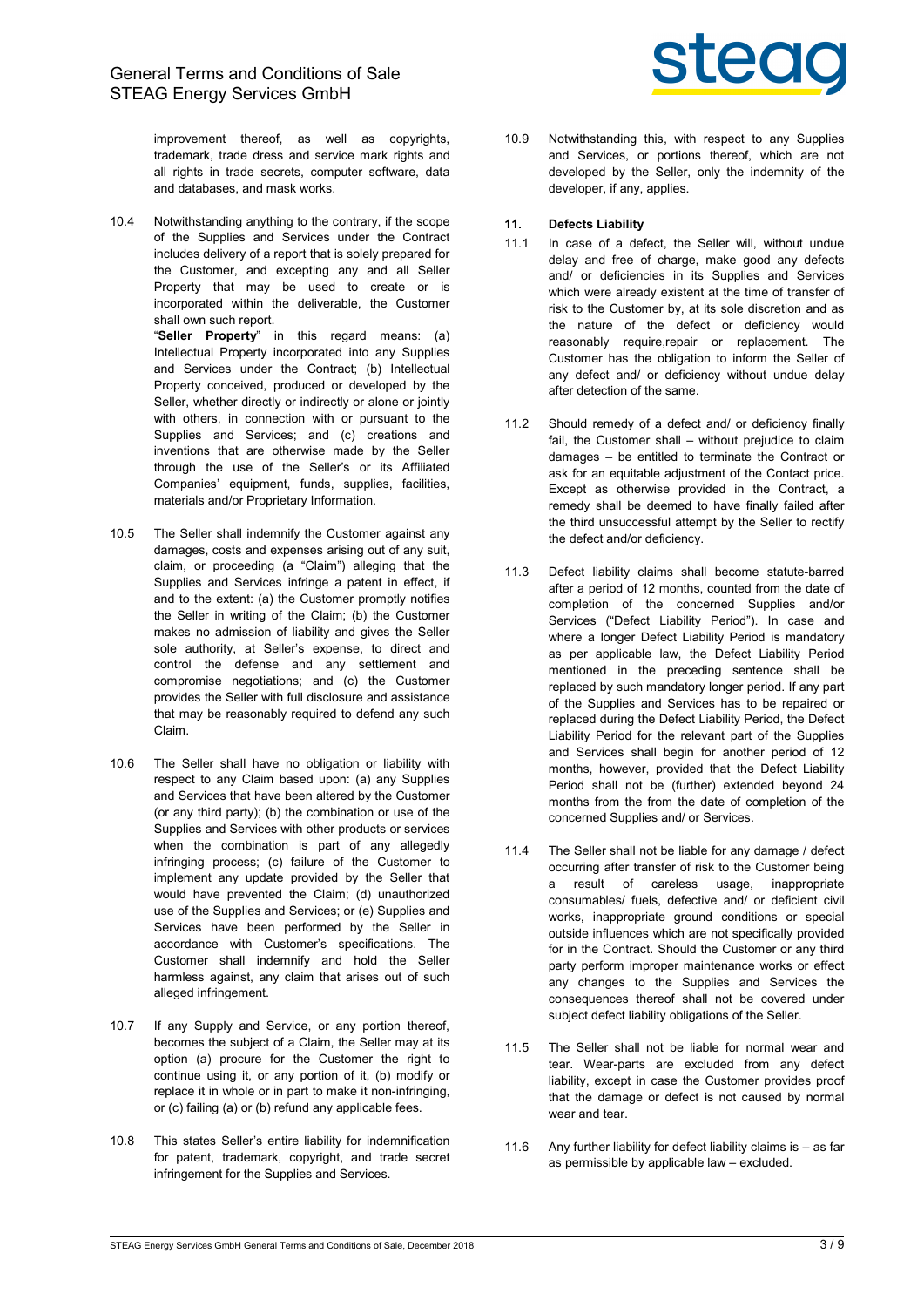# 12. Liability

- 12.1 The Seller shall be liable for any culpable injury to life, body or health in accordance with the applicable law. Furthermore, the Seller shall be liable, on whatever legal grounds, for gross negligence and willful misconduct.
- 12.2 The Seller shall be liable for any culpable infringement of essential contractual obligations. However, in the event of negligence, such liability shall be limited to such damages that are typical for this type of contract and could have been reasonably foreseen by the Seller at the Date of the Contract. Essential contractual obligations are obligations that fundamentally form the Contract and on which fulfilment the Customer may regularly trust and which render possible a proper performance of the Contract at all.
- 12.3 For any damage other than culpable injury to life, body or health or material contract obligations ("other damage") the aggregate liability of the Seller resulting from any negligent act or omission is limited to a total amount of 10% of the Contract price.
- 12.4 In any case the Seller shall (except for any willful act or omission), to the extent permitted by law, not be liable for any indirect or consequential damages as e.g. loss of profit, loss of production or resulting losses, etc.
- 12.5 The Seller shall not be held liable for any damage caused by nuclear accidents. The Customer shall indemnify and hold harmless the Seller from any claims resulting therefrom.
- 12.6 All claims for liability are time-barred by the limitation period stated under chapter "Defects Liability".
- 12.7 Particularly in cases where the Contract includes operation and maintenance services, the Customer shall procure a comprehensive Industrial All Risk (IAR) policy covering the plant and all assets including stocks at the site and off-site against fire and allied perils, acts of God, terrorism, impact damages, lightning, theft and burglary, all electrical, mechanical and electronic breakdowns and business interruption including loss of profit cover as is customary in the industry and in compliance with applicable law with deductibles reasonably acceptable to the Seller. The Seller, its affiliates, associates, its subcontractors and any party with whom the Seller has entered into any agreement for providing supplies and/ or services in respect of the Contract shall be co-insured under the insurance policies to be taken out by the Customer, such coinsurance to include a full waiver of recourse and subrogation against the mentioned parties.

## 13. Force Majeure

13.1 In case of Force Majeure acting upon either the Seller or the Customer, the affected Party shall not be considered in default of those obligations impacted by Force Majeure and shall be automatically suspended from the performance or punctual performance, as the case may be, of such obligations for so long as



the Force Majeure event continues. Notwithstanding any other provision of this clause, Force Majeure shall not apply to obligations of either Party to make payments to the other Party under the Contract.

- 13.2 "Force Majeure" shall mean any event or circumstance, to the extent that such event or circumstance which
	- a. is beyond the reasonable control of the Party relying thereon;
	- b. was not operative or could not reasonably have been foreseen at the Date of the Contract;
	- c. is not an act, event or condition, the risks or consequences of which such Party has expressly agreed to assume hereunder; and
	- d. cannot be cured, remedied, avoided, offset, negotiated or otherwise overcome by the prompt exercise of due diligence of the affected Party relying thereon (or any third person over whom the affected Party has control, including any subcontractor);

and shall, subject to the aforementioned, mean any event or circumstance or a combination of events or circumstances.

- 13.3 Force Majeure Events may include but are not limited to:
	- a. natural catastrophes such as flood, earthquake, lightning, hail and similar calamities,
	- b. war, hostility, invasion, act of foreign enemies and domestic disorder;
	- c. travel warnings by the German Federal Foreign **Office**
	- d. strike or lockout,
	- e. rebellion, riot, terrorism, revolution, insurrection, military or usurped power and sabotage,
	- f. fire, munitions of war, explosive materials, ionising radiation or contamination by radioactivity, except as may be attributable to the affected party's use of such munitions, explosives, radiation or radioactivity,
	- g. restraint by court order (not arising out of or resulting from any violation, default or fault of the affected Party);

and which occurs despite all reasonable efforts of the affected Party to prevent or mitigate its effects, causes a delay or disruption in the performance of any obligation imposed on the affected Party under the Contract, provided that the Force Majeure Event shall not have arisen, whether in whole or in part, by some default, omission or neglect of the affected Party claiming relief.

13.4 Notice of Force Majeure

If a Party is or will be prevented from performing any of its obligations under the Contract by Force Majeure, then it shall give notice to the other Party of the event or circumstances constituting the Force Majeure and shall specify the obligations, the performance of which is or will be prevented. The notice shall be given within 14 days after the Party became aware, or should have become aware, of the relevant event or circumstance constituting Force Majeure. The Party shall, having given notice, be excused performance of such obligations for as long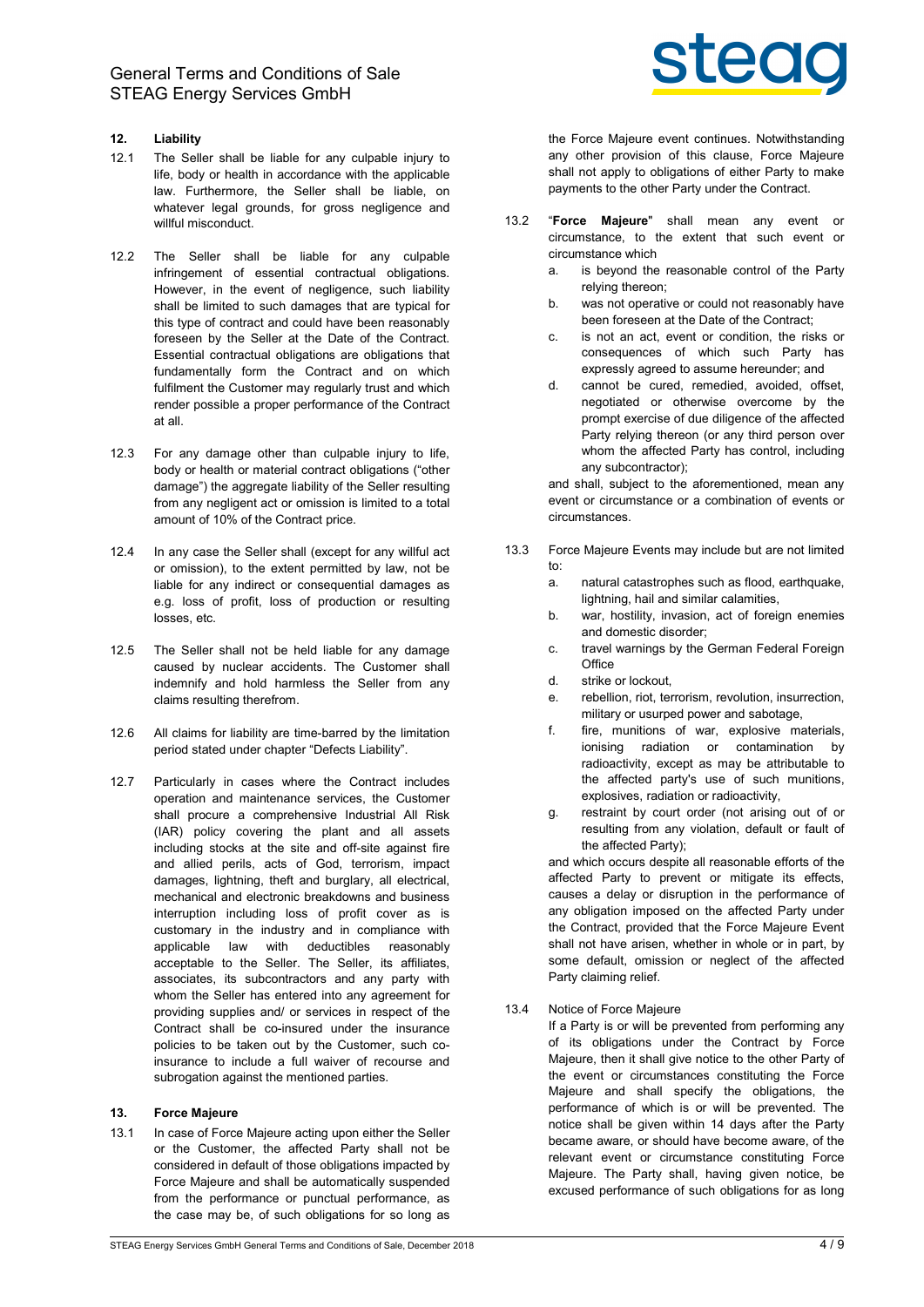as such Force Majeure prevents it from performing them.

13.5 Consequences of Force Majeure Upon the occurrence of any Force Majeure event the Parties shall endeavour to continue to perform their obligations under the Contract so far as reasonably practicable and shall at all times use all reasonable endeavours to minimize any delay in the performance resulting from the Force Majeure event.

> If the Seller is prevented from performing any of its obligations under the Contract by Force Majeure of which notice has been given to the Customer, and suffers delay and/or incurs costs by reason of such Force Majeure, the Seller shall be entitled to:

- a. an adequate adjustment of the agreed time schedule and milestones for any such delay, if the Supplies and Services is or will be delayed, and
- b. payment of any such cost reasonably incurred.

#### 13.6 Termination for Force Majeure

If the performance of a substantial part of a Party's obligations under the Contract is prevented for a continuous period of three months by reason of Force Majeure of which notice has been given to the respective other Party, or for multiple periods which total more than three months due to the same notified Force Majeure, then either Party may terminate the Contract with immediate effect.

Upon such termination, the Customer shall pay to the Seller (after receipt of Seller's invoice) and to the extent not already paid by the Customer the following:

- a. the amounts payable for any part of the Supplies and Services carried out in accordance with the Contract; and
- b. the cost of equipment and materials, including transportation costs, ordered for the Supplies and Services which have been delivered to the Seller, or for which the Seller is liable to accept delivery and such Supplies and Services shall become the property of the Customer when paid for by the Customer; and
- c. any other provable cost directly resulting from such termination such as e.g. cancellation charges claimed by subcontractors.

Irrespective of the obligation of the Customer to pay, the Seller shall at any time within its duty to avert, minimize or mitigate any loss, try to otherwise use or dispose any Products and Services which have not already been delivered to the Customer and which delivery is not in the interest of the Customer. For the avoidance of doubt, the Seller shall not be entitled to claim any loss of profit in relation to the Supplies and Services nor shall it be entitled to any payments for non-utilization or under-utilization of its staff after the termination of the Contract.

# 14. Termination

14.1 The Customer may terminate the Contract at any time up to completion of the Supplies and Services according to section 648 of the German Civil Code (Bürgerliches Gesetzbuch). The term of notice is 4 weeks. Notice must be given in writing.



- 14.2 The right of the Parties to terminate the Contract for cause shall remain unaffected.
- 14.3 In particular, the Seller shall be entitled to terminate the Contract for cause – upon thirty (30) days' notice in writing to the Customer – in case any amounts due and payable to the Seller under the Contract have not been paid within sixty (60) days after submittal of invoice.
- 14.4 In particular, the Customer may terminate the Contract (or any portion thereof) for cause, if Seller: substantially breaches a material obligation that does not otherwise have a specified contractual remedy, provided that: (a) the Customer shall first provide Seller with detailed written notice of the breach and of Customer's intention to terminate the Contract, and (b) Seller shall have failed, within 30 days after receipt of the notice (or such extended period as is considered reasonable and agreed in writing by the Parties), to either (1) commence and diligently pursue cure of the breach, or (2) provide reasonable evidence that the breach has not occurred. If Customer terminates the Contract as provided in this Clause, the Customer shall pay to Seller all portions of the Contract price allocable to Supplies and Services performed at the Seller's then current standard time and material rates.

Any expulsion and termination or rescission under this Clause 14.4 shall be without prejudice to any other rights or powers of the Customer under the Contract, including its right to claim damages and/or reimbursement of costs and expenses and/or indemnification and holding harmless.

# 15. Changes

- 15.1 The Seller shall be entitled to claim for (i) an adequate adjustment of the agreed time schedule and milestones for any delay, if the Supplies and Services is or will be delayed by one or more of the following events, and (ii) reasonable adjustment of the Contract price in case of occurrence of any of the following events, provided that this shall only apply to the extent the following events are not attributable to default of the Seller:
	- a. decision by courts or authorities rendered after the Date of Contract which significantly influence the Supplies and Services;
	- b. change of planning circumstances after the Date of Contract which result in a considerable change of engineering;
	- c. change in the applicable law following the Date of Contract;
	- d. change or variation to the Supplies and Services ordered / instructed by the Customer;
	- e. change in currency exchange rates (where applicable);
	- f. suspension or disruption of the Supplies and Services by Customer or third parties for which the Seller is not responsible;
	- g. default of the Customer to comply with its obligations under the Contract;
	- h. Force Majeure events.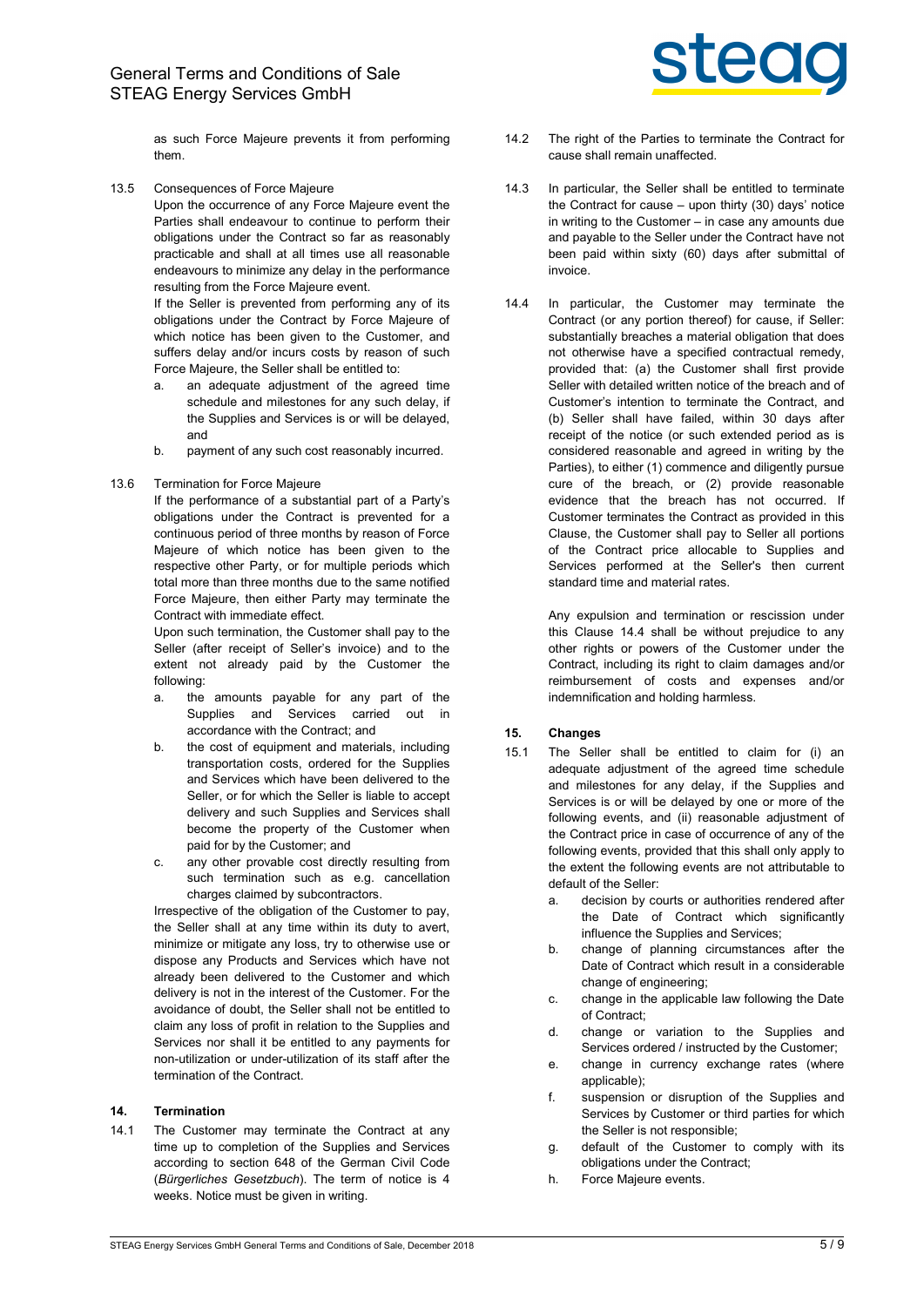General Terms and Conditions of Sale STEAG Energy Services GmbH

- 15.2 If the Seller intends to claim for an adjustment of time or payment of costs incurred Seller shall give notice to the Customer as soon as possible, but not later than within 15 business days of the commencement of the event giving rise to the claim. The notice shall be supported by all information, details and documents available to the Seller at that time. The notice shall be followed as soon as possible, but in any event within 20 business days of the cessation of the event giving rise to the claim with the Seller's application for adjustment of time or payment of costs incurred with full supporting information, documents and details
- 15.3 The Customer shall in due time (but in any event within 20 business days) after the receipt by of the Supplier's application by written order, grant such adjustment to the time which is fair and reasonable under the circumstances and payment of costs incurred.

### 16. Confidentiality

- 16.1 Any documents and information made available within the context of the Contract shall be dealt with in confidentiality by the respective recipient and the use or utilization outside of the scope of the Contract by the receiving Party requires a prior written consent of the disclosing Party and in case a Party needs to disclose documents and information to its Affiliates, advisors or subcontractors such Party shall ensure that the receiver of such documents and information is bound by confidentiality obligations being not less strict than those contained in the Contract.
- 16.2 This obligation persists for three years after termination of the Contract.
- 16.3 The provisions of the preceding paragraphs shall not apply to documents and information:
	- (i) that at the time of disclosure are already publicly known or publicly available or thereafter become publicly known or publicly available other than due to default of the recipient under these confidentiality provisions;
	- (ii) that the time of receipt by the recipient were already in lawful possession of the recipient or thereafter made available by an authorized third party without restriction to keep such documents or information confidential;
	- (iii) which the recipient, without making use of confidential documents and information or parts thereof, has developed itself or has caused others to do so.
- 16.4 The prior written consent of the disclosing Party is not required in case and to the extent the recipient has to disclose confidential documents and information in order to (i) comply with applicable mandatory rules of law and regulations or (ii) comply with court decisions or (iii) avoid or start litigations in so far; always provided that the recipient has served prior written notice to the disclosing Party, to the extent permitted by applicable law, about such disclosure. The recipient is obliged to take all reasonable and allowed measures to avoid such disclosure and/ or to reduce such disclosure to a minimum. In respect to



proprietary rights the legal obligations according to the applicable law shall apply.

# 17. Advertising material

Reference may only be made to the business link with the Seller in information and/or advertising material with the prior, express and written consent of the Seller.

## 18. Compliance with codes of conduct and the law

- 18.1 The Seller draws attention to the Code of Conduct applicable to STEAG GmbH, the Seller and Affiliated Companies, which is posted on the internet (http://www.STEAG.com/compliance.html). The Seller expects from its business partners to observe this Code of Conduct and the codes on "Minimum Standards of the UN Global Compact" and "Core Labor Standards of the International Labor Organization (ILO)".
- 18.2 The Customer is obliged not to take any actions or make any omissions which could lead to the Customer becoming liable to criminal prosecution, and to comply with all laws and regulations concerning the Customer and the business relationship with the Seller.
- 18.3 In regards of the prevention of corruption the Customer undertakes that during the term of the Contract, its directors and employees or directors and employees of an affiliated company shall, at all times and without exception, observe the highest standard of ethics and not engage in, directly or indirectly, Corrupt Practice in relation to its operation and management. The Customer further undertakes that it will carry out its business and management in compliance with the standards of the OECD Convention on Combating Bribery of Foreign Public Officials in International Business Transactions and any regionally applicable anti-bribery laws (collectively "Anti-Bribery Laws").

"Corrupt Practice" shall mean the offering, giving, accepting, receiving, promising or soliciting, directly or indirectly, of any item or promise having economic value to influence the actions of any person in relation to the conduct of the business of a Party; or a misrepresentation or omission of facts or suppression of facts or disclosure of incomplete facts, in order to influence the other person to enter into transactions in relation to or connected with the business of a Party; or impairing or harming, or threatening to impair or harm, directly or indirectly, any person or property to influence any person's participation or action in relation to or connected with the business in the operation and management of a Party, or any transactions contemplated under the Contract.

Each Party shall further procure that any sale facilitators, project initiators, customs broker, subcontractor or other persons acting on behalf of it (collectively "Obligated Persons"), to the extent that it contracts or collaborates with third parties, imposes anti-bribery clauses which impose the same or higher standards of behaviour to those set out in this clause, and that it shall duly supervise Obligated Persons.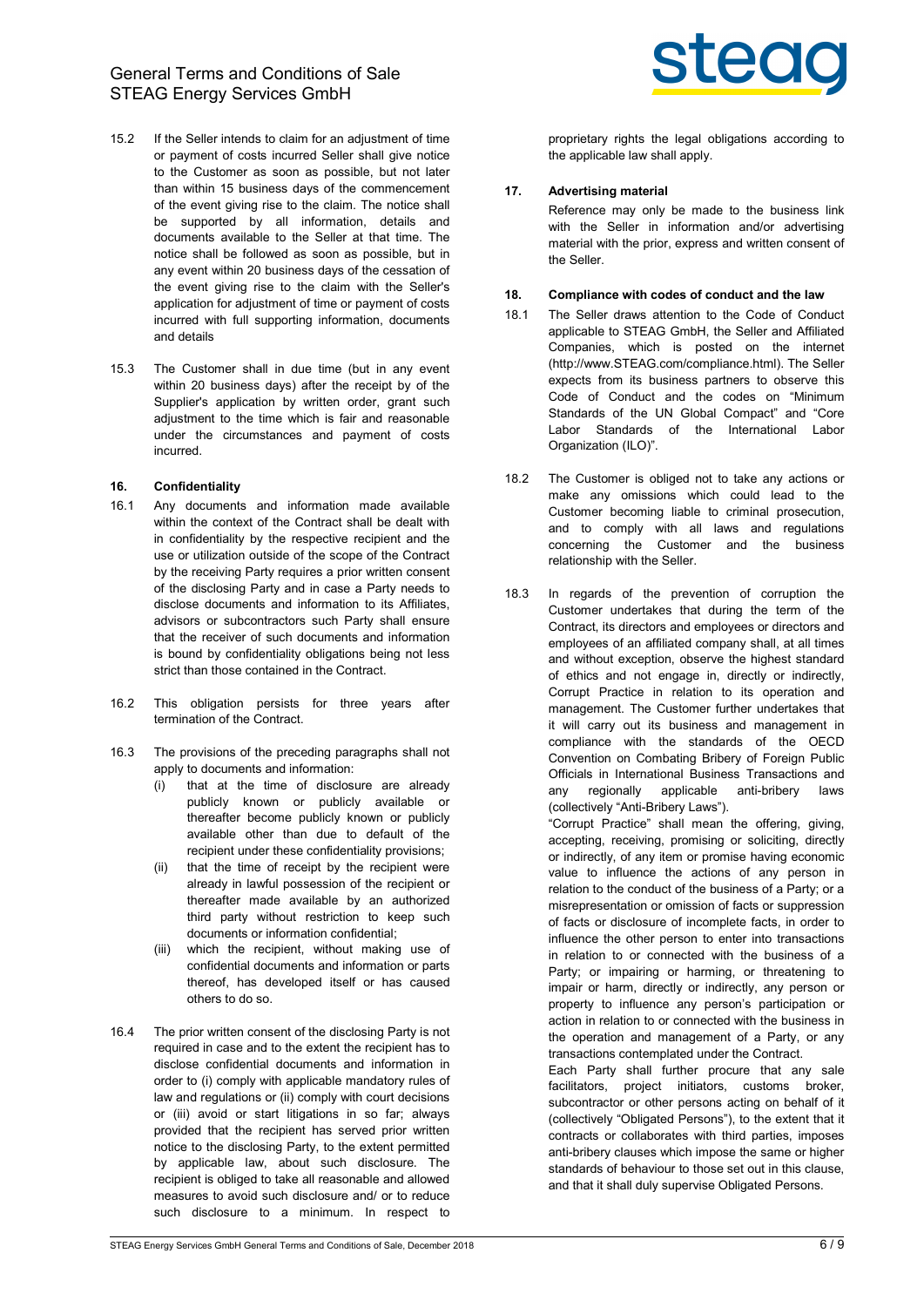# 19. Data Privacy

19.1 STEAG Energy Services GmbH, (Rüttenscheider Straße 1-3, 45128 Essen) is responsible for data processing. Customer can contact Seller´s data protection officer at the following address:

> STEAG GmbH Group data protection officer Rüttenscheider Straße 1-3 DE-45128 Essen. datenschutz@steag.com

19.2 Seller process personal data in compliance with the EU Data Protection Regulation (GDPR), the Federal Data Protection Act (BDSG) and all other relevant data protection regulations in accordance with the principles of data avoidance, data economy and data security.

> Unless otherwise stated below, the terms "process" and "processing" also cover in particular the collection, use, disclosure and transmission of personal data.

> Seller is part of the STEAG Group. The STEAG Group is a group of companies in the sense of Art. 4. no. 19 GDPR. Hence Seller derives a legitimate interest in processing personal data of our business partners within the STEAG Group.

> As part of Seller´s cooperation with business partners, Seller processes personal data for the following purposes:

- Communication with business partners on products, services and projects, for example to process business partner inquiries;
- Planning, execution and administration of the (contractual) business relationship between the business partner and us, e.g. to process the order of products and services, including accounting, invoicing and debt collection and to carry out deliveries, maintenance activities or repairs;
- Maintain and protect the security of our products, services and websites, prevent and detect security risks, fraud or other criminal or malicious activities;
- adherence to
	- o legal requirements (e.g. tax and commercial law requirements),
	- o existing obligations to conduct compliance screenings (to prevent economic crime or money laundering).

A transfer to external parties for advertising purposes is not intended.

Seller processes personal data for the aforementioned purposes. This includes all information relating to identified or identifiable natural persons ("data subject"), e.g.

- Business contact information, such as first and last name, address, telephone number, mobile phone number, fax number and e-mail address;
- Payment data, such as information required for processing payment transactions or fraud prevention.

The processing of personal data is necessary to achieve the above-mentioned purposes, including the implementation of the (contractual) business



relationship with the business partner. The legal bases for data processing are pursuant to Art. 6 para. 1 GDPR

- a contract or pre-contractual measures with a person concerned
- the fulfilment of our legal obligations or
- the protection of our legitimate interests or
- the explicit consent of the data subject.
- 19.3 Seller may transfer personal data to other STEAG Group companies if this is necessary to fulfil the above-mentioned purposes.

Seller may transfer personal information to courts, regulatory authorities or law firms to the extent permitted and necessary by law to comply with applicable law or to assert, exercise or defend legal claims.

To fulfil our contractual and legal obligations, Seller makes use of external service providers in some cases. These service providers only act in accordance with our instructions, are contractually commissioned and obliged to comply with the applicable data protection requirements.

The recipients of the data are preferably located within the EU, but possibly also in countries outside the European Economic Area ("third countries"), in which the applicable law does not guarantee the same level of data protection as in the EU. In this case, Seller takes measures to ensure appropriate safeguards for the protection of personal data (Art. 45, 46 GDPR).

- 19.4 Seller deletes personal data of data subjects as soon as it is no longer necessary to fulfil the abovementioned purposes, unless statutory retention obligations (e.g. commercial and fiscal retention obligations) prevent deletion.
- 19.5 If a data subject has given its consent to the processing of personal data, the data subject has the right to withdraw its consent at any time with effect for the future.
- 19.6 A data subject has the right regarding to its personal data:
	- to request a confirmation whether the Seller processes personal data about it, and information about the personal data processed by the Seller as well as further information about their processing,
	- to request the correction of inaccurate personal data,
	- to demand the deletion of the personal data processed by the Seller,
	- to require the Seller to restrict the processing of personal data,
	- to receive personal data provided to the Seller by the data subject in a structured, current and machine-readable format or to request that the personal data be transferred to a third party,
	- to object to the processing of their personal data by the Seller.

The data subject may contact the above addresses in this regard.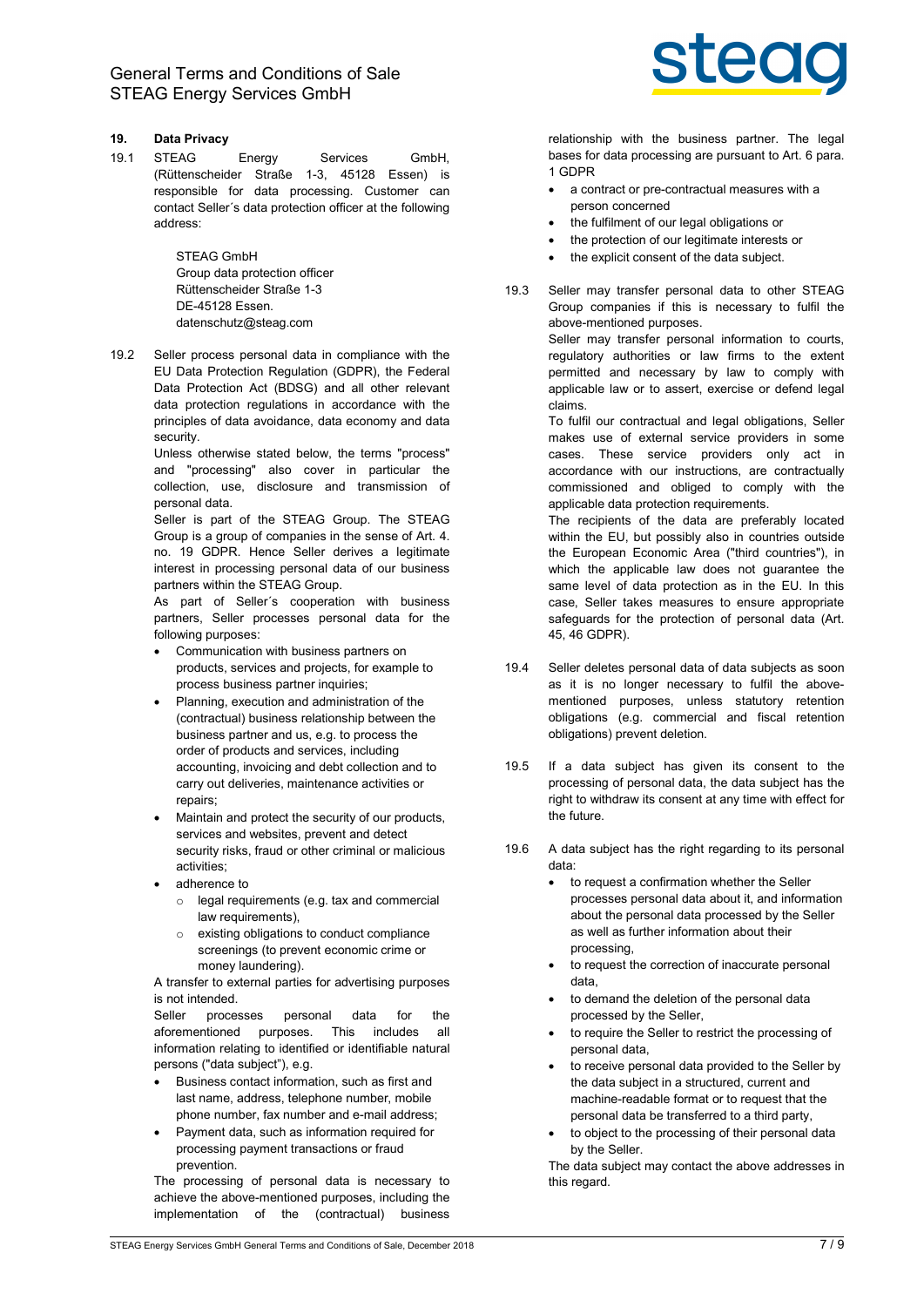19.7 The data subject may appeal to the data protection officer mentioned above or to the data protection supervisory authority.

### 20. Export Control

- 20.1 If the Customer transfers Products delivered by the Seller or Services (including all kinds of technical support) performed by the Seller to a third party, the Customer shall comply with all applicable national and international (re-)export control regulations. In any event of such transfer of Products and Services the Customer shall comply with the (re-)export control regulations of the Federal Republic of Germany, of the European Union and of the United States of America.
- 20.2 Prior to any transfer of Products and Services to a third party the Customer shall in particular check and guarantee by appropriate measures that
	- a. There will be no infringement of an embargo imposed by the European Union, by the United States of America and/ or by the United Nations by such transfer, by brokering of contracts concerning those Products and Services or by provision of other economic resources in connection with those Products and Services, also considering the limitations of domestic business and prohibitions of by passing those embargos:
	- b. Such Products and Services are not intended for use in connection with chemical, biological or nuclear weapons or related missile technology nor in connection with a military end-use (e.g. installation in military goods) or civilian nuclear end-use (e.g. use in connection with the operation of a civilian nuclear plant), if and to the extent such use is subject to prohibition or authorization, unless required authorization is provided. Furthermore, the Customer shall ensure that the supplied goods – even if they are further supplied to third parties – will only be used for civilian purposes and not for internal repression, human rights infringements or terrorist acts of any kind;
	- c. The regulations of all applicable Sanctioned Party Lists of the European Union and the United States of America concerning the trading with entities, persons and organizations listed therein are considered.
- 20.3 If required to enable authorities or the Seller to conduct export control checks, the Customer, upon request by the Seller, shall promptly provide the Seller with all information pertaining to the particular end user, the particular destination and the particular intended use of Products and Services, as well as any export control restrictions existing. Furthermore upon request by the Seller, the Customer shall issue end-use documents and submit the originals thereof in the event that the Seller itself is obliged in individual cases, to prove the end destination and end-use to the competent export control authorities.
- 20.4 The Customer shall indemnify and hold harmless the Seller from and against any claim, proceeding, action, fine, loss, cost and damages arising out of or relating



to any noncompliance with export control regulations by the Customer, and the Customer shall compensate the Seller for all losses and expenses resulting thereof.

- 20.5 The effectiveness and implementation of the Contract is subject to receiving all necessary export permits (if any) and/ or respectively subject to non-existence of any other obstructions due to applicable national and international (re-)export control regulations including (re-)export control regulations of the Federal Republic of Germany, of the European Union and of the United States of America export or intra community transfer regulations to be complied with by the Seller as exporter or dispatcher or to be complied with by its subcontractors.
- 20.6 The Seller shall not be in default of performance (Section 286 German Civil Code – Bürgerliches Gesetzbuch), if the Seller is prevented from timely delivery owing to an application or authorisation procedure under foreign trade law. In such case, the agreed time for delivery shall be appropriately extended in accordance with the delay incurred by this procedure and all potential legal remedy procedures.

If any export or transfer authorization or other authorizations or approvals required under foreign trade law are not granted by the competent authorities or if any legal obstacles to the performance of the Contract or Products or Services arise owing to provisions of foreign trade law or embargo measures that have to be observed by the Seller, the Seller shall have the right to withdraw from the Contract or individual supply obligations. In such case, all claims of the Customer – particularly claims for damages – shall be excluded.

#### 21. Jurisdiction, Governing Law

- 21.1 All legal relationships between the Customer and the Seller shall exclusively be governed by the law of the Federal Republic of Germany excluding (a) sections 305 to 310 (inclusive) of the German Civil Code (Bürgerliches Gesetzbuch) regarding General Terms and Conditions, (b) private international law regarding the choice of law and (c) the United Nations Convention for International Sales of Goods.
- 21.2 All disputes, controversies or claims between the Parties which cannot be solved in an amicable way shall be finally settled under the Rules of Arbitration of the International Chamber of Commerce (ICC) by one arbitrator in case the amount in dispute is not higher than EUR 500.000, and by three arbitrators in all other cases, appointed in accordance with the said Rules of Arbitration. The arbitration proceeding shall take place in Düsseldorf (Germany), in the language of the Contract.
- 21.3 The arbitration award shall be binding upon the Parties and subject to no appeal (insofar as such waiver can validly be made).

# 22. Miscellaneous

22.1 The Customer shall not, without the prior written consent of the other Party, sell, assign, transfer,